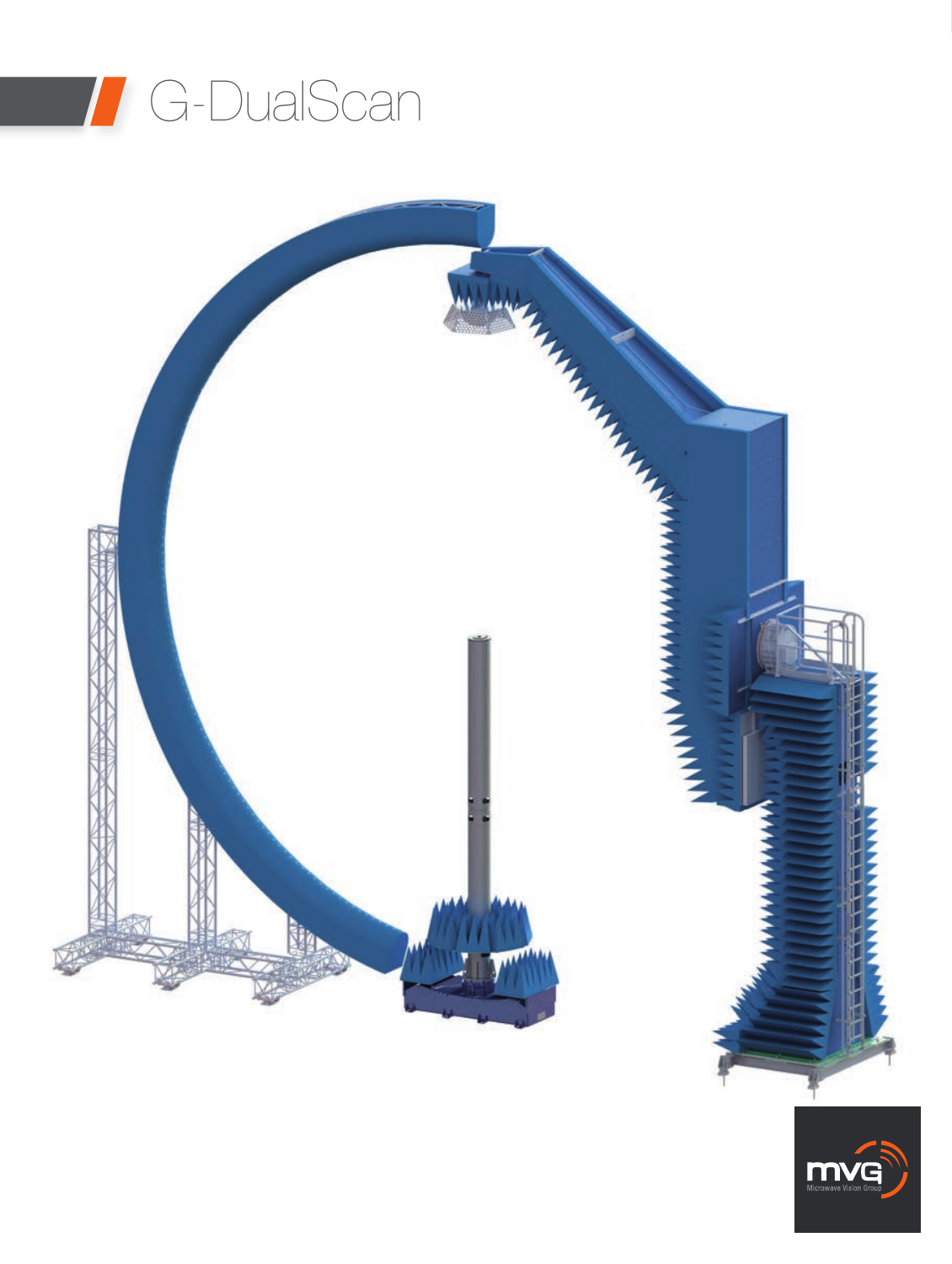G-DualScan represents a step forward in spherical near-field measurements. It measures antennas with large dimensions and analyzes a very broad range of frequency bands from 200 MHz to 18 GHz. It consists of a single-probe gantry arm and a multi-probe arch up to 12 meters (40 feet) in diameter.

# Measures antennas with large dimensions and analyzes a very broad range of frequency bands

# SOLUTION FOR

- Antenna Measurement
- Pulsed Measurement
- Phased Array Antenna Measurement

# **7** Main features

## **Technology**

• Near-field / Spherical

# Measurement capabilities

• Gain

**+**

- Directivity
- Beamwidth
- Cross polar discrimination
- Sidelobe levels
- 3D radiation pattern
- Radiation pattern in any polarization (linear or circular)
- Antenna efficiency

# Frequency bands

- Single-probe: 200 MHz 18 GHz, divided in sub-bands (up to 40 GHz upon request)
- Multi-probe: 400 MHz 6 GHz (400 MHz 18 GHz or 70 - 400 MHz upon request)

### Max. size of DUT

## • 7 m diameter

## Max. weight of DUT

• 1000 kg

# Typical dynamic range

• 50 dB

## **Oversampling**

• Elevation tilt of the AUT

# **System configurations**

### **Software**

Measurement control, data acquisition and post processing

- MiDAS
- SatEnv
- □ 959 Spectrum (North America only)

### Equipment

- Mixer unit
- N-PAC
- Primary synthesizer
- Auxiliary synthesizer
- Amplification unit
- Transfer switching unit
- Power and control unit
- Probe array power supply
- Heavy DUT positioner, azimuth over goniometer
- Elevation positioner for gantry arm
- Positioner controller
- E-Stop unit
- Local control unit
- Real time controller
- Control interface unit
- Uninterruptible power supply
- Instrumentation rack
- Ethernet switch
- □ AUT Port switch

# Add-on

**O** Shielded anechoic chamber\*

#### Accessories

#### 2 PCs:

- Data acquisition and analysis computer inside the chamber
- **O** Secondary computer outside the chamber for remote control with extra analysis license (optional)
- Metallic mast for calibration space
- $\Box$  Reference antennas: wideband horns, standard gain horns etc.
- **O** Probes for gantry arm

### **Services**

- Installation and calibration
- Project management
- Training
- Warranty
- $\Box$  Post warranty service plans\*\*

Systems catalogs for more information \*\* Refer to Orbit/FR service brochure for more information

<sup>\*</sup> See AEMI/ Rainford EMC **Included Included Included Included Included Optional Optional Optional**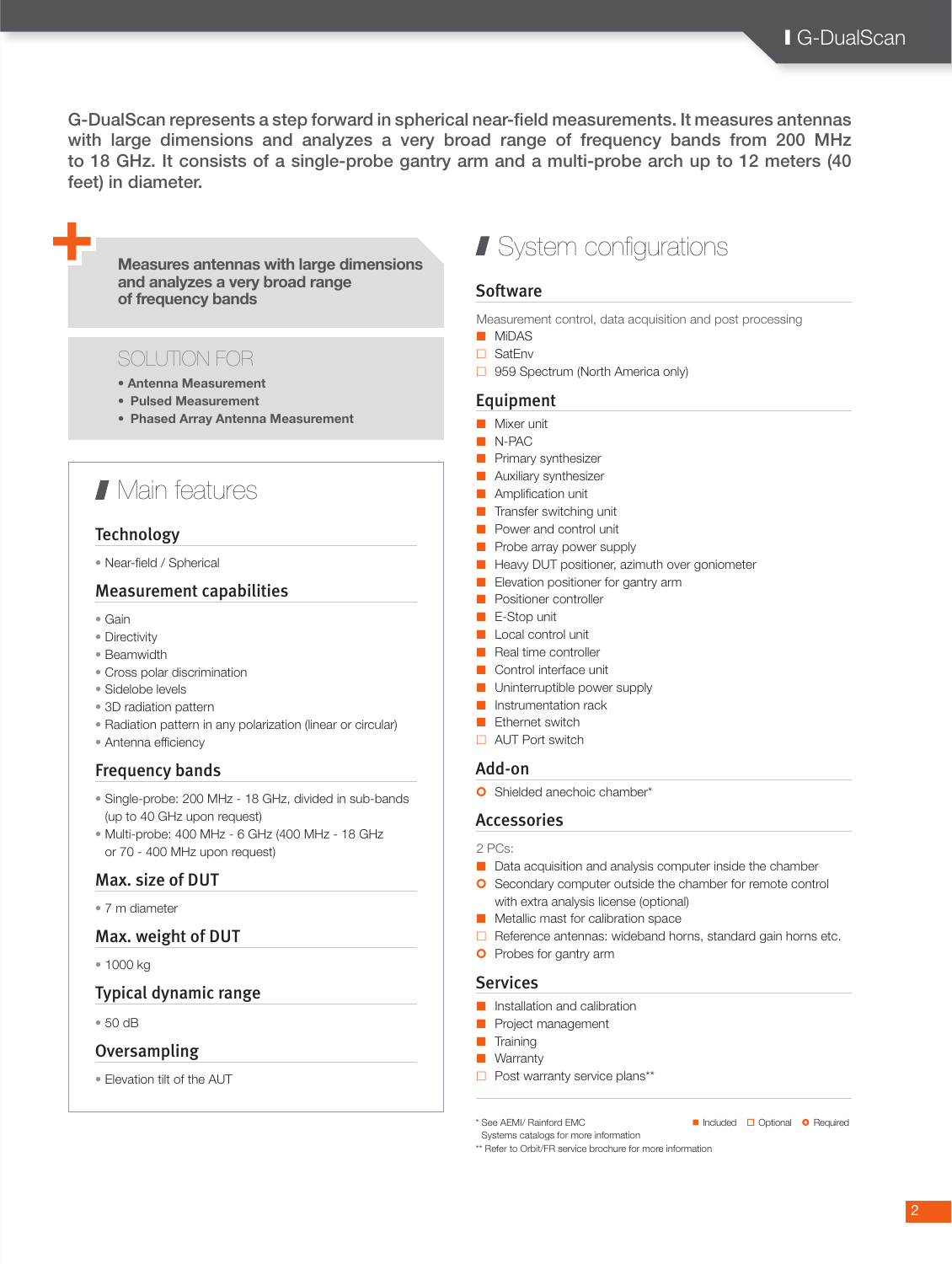# **System overview**



G-DualScan uses a Vector Network Analyzer as the RF source/receiver for antenna measurements. The Amplification Unit has RF amplifiers for each of the RX and TX channels. G-DualScan uses a Transfer Switching Unit to emit from the AUT to the probe(s) or vice versa. A dedicated RF switch allows the selection of either the single-probe or the multi-probe set-up. The Positioner

Controller drives the goniometer and azimuth axes for the AUT, and the elevation axis for the gantry arm. Measurements can be performed in both continuous wave and optional pulsed mode. In the case of phased array antenna measurement, the system utilizes an optional real time controller to control and synchronize the measurement system with the device under test.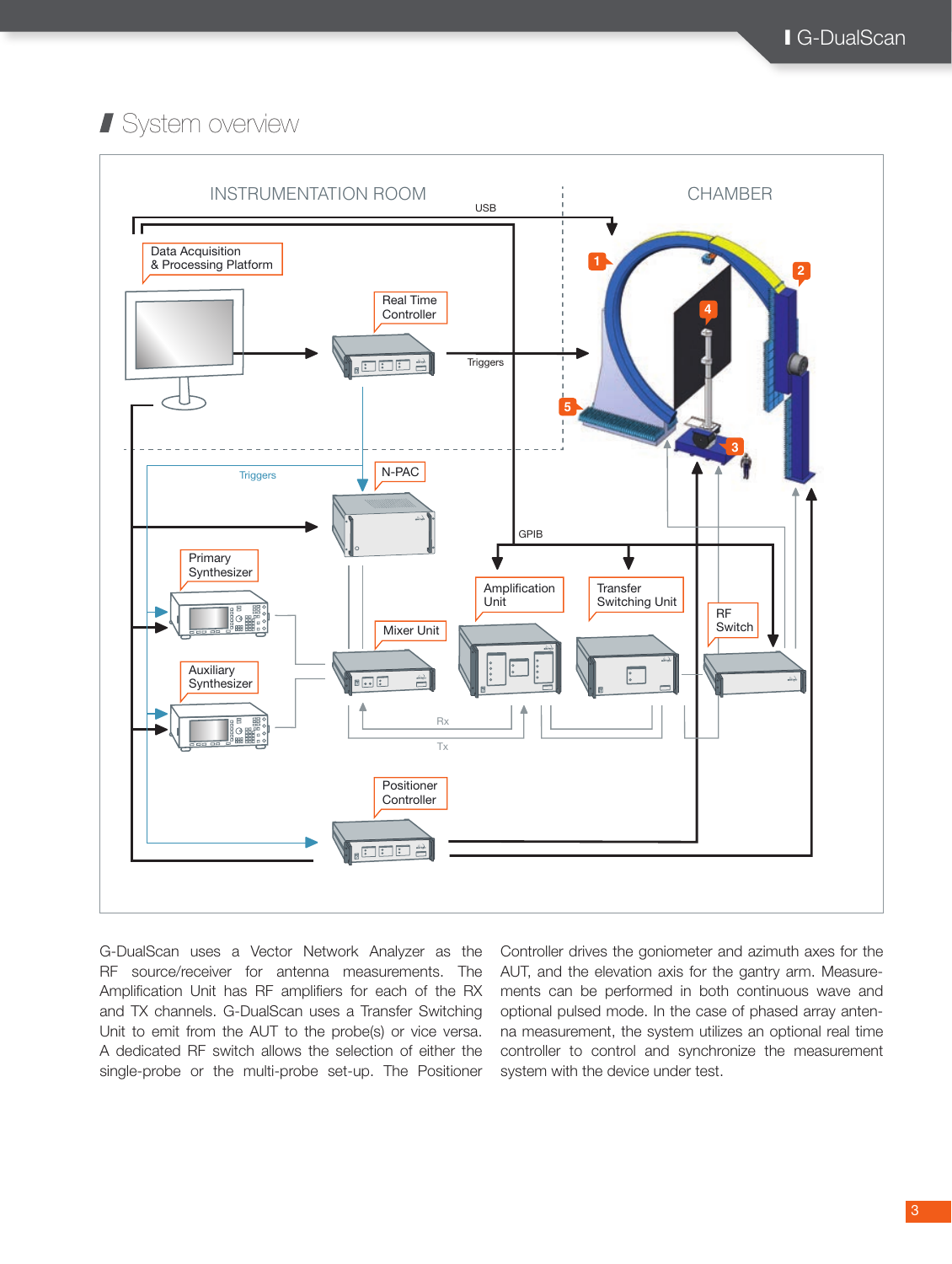# I Standard system components



# Multi-probe half arch

A choice of probes… • A semi-circular arch of 1280 cm internal diameter with 128 channels (127 probes + 1 reference channel) operating from 400 MHz up to 6 GHz



# 2 Single-probe gantry arm

• A single-probe scanner operating from 200 MHz to 18 GHz in 3 sub-bands (up to 40 GHz upon request)



# **3 DUT positioner**

• An azimuth turntable that enables 360° rotation of the DUT and a goniometer to calibrate the system and perform oversampling. Azimuth axis: Accuracy  $(\pm 0.005$  deg) and max. speed (7.8 deg/s) See the Goniometer section page 86



# 4 Antennas

• A complete range of measurement probes (dual polarized) and reference antennas (horns, standard gain horns) is available

**A** MVG antenna catalog



# **5** Absorbers and anechoic chambers

- A choice of standard, adapted and specialty absorbers
- Anechoic chambers with integrated design, production,
- installation and testing services
- **AEMI** absorber catalog



G-DualScan in a shielded anechoic chamber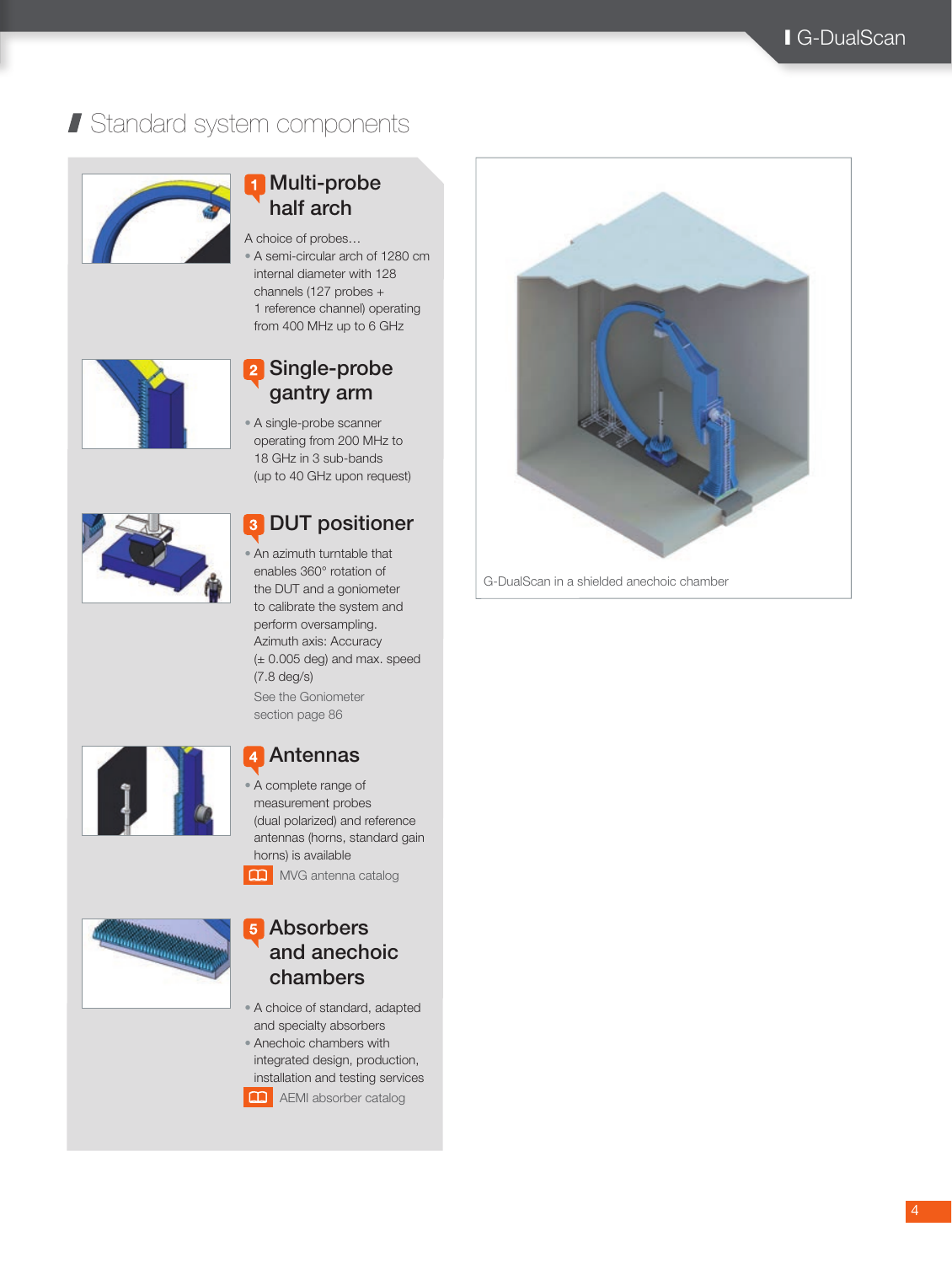## System specifications\*

|                                |              | 10 dBi AUT 20 dBi AUT | 30 dBi AUT    |
|--------------------------------|--------------|-----------------------|---------------|
| <b>PEAK GAIN ACCURACY</b>      |              |                       |               |
| $0.2 - 0.4$ GHz                | $± 1.5$ dB   | $± 1.46$ dB           | $± 1.46$ dB   |
| $0.4 - 1$ GHz                  | $\pm$ 0.9 dB | $\pm$ 0.86 dB         | $\pm$ 0.86 dB |
| 1 - 18 GHz                     | $\pm$ 0.5 dB | $\pm$ 0.44 dB         | $\pm$ 0.42 dB |
| <b>PEAK GAIN REPEATABILITY</b> | $\pm$ 0.3 dB | $\pm$ 0.3 dB          | $\pm$ 0.3 dB  |
| - 10 dB SIDELOBES ACCURACY     |              |                       |               |
| $0.4 - 0.8$ GHz                | $\pm$ 0.8 dB | $\pm$ 0.5 dB          | $\pm$ 0.4 dB  |
| $0.8 - 1$ GHz                  | $\pm$ 0.7 dB | $\pm$ 0.5 dB          | $\pm$ 0.4 dB  |
| $1 - 6$ GHz                    | $\pm$ 0.7 dB | $\pm$ 0.5 dB          | $\pm$ 0.4 dB  |

6 - 18 GHz  $\pm$  0.7 dB  $\pm$  0.5 dB  $\pm$  0.4 dB

#### 10 dBi AUT 20 dBi AUT 30 dBi AUT

## - 20 dB SIDELOBES ACCURACY

| $0.4 - 0.8$ GHz | $\pm 2.6$ dB | $\pm$ 0.8 dB | $\pm$ 0.5 dB |
|-----------------|--------------|--------------|--------------|
| $0.8 - 1$ GHz   | $+2.1$ dB    | $\pm$ 0.7 dB | $\pm$ 0.5 dB |
| 1 - 6 GHz       | $+2.1$ dB    | $\pm$ 0.7 dB | $\pm$ 0.5 dB |
| 6 - 18 GHz      | $\pm$ 2.1 dB | $\pm$ 0.7 dB | $\pm$ 0.5 dB |

#### - 30 dB SIDELOBES ACCURACY

| $0.4 - 0.8$ GHz | ۰ | $\pm 2.6$ dB | $\pm$ 0.8 dB |
|-----------------|---|--------------|--------------|
| $0.8 - 1$ GHz   | ٠ | $\pm$ 2.1 dB | $\pm$ 0.7 dB |
| $1 - 6$ GHz     | ٠ | $\pm$ 2.1 dB | $\pm$ 0.7 dB |
| 6 - 18 GHz      | ٠ | $\pm$ 2.1 dB | $\pm$ 0.7 dB |

\*Specifications given according to the following assumptions:

- The standard deviation of the reference data is 0.1dB

- The S11 & the directivity of the reference antenna are the same as those of the AUT

- Absorbers in the anechoic room are AEP-36 from AEMI.

- The given peak gain accuracy values are for 0 dB AUT efficiency

# **Measurement time comparison**

## Typical 'on the fly' measurement

### Single-probe set-up

| <b>Frequency</b>           | <b>Number of measured</b><br>frequencies | <b>Measurement</b><br>time (in hours) |  |  |
|----------------------------|------------------------------------------|---------------------------------------|--|--|
| 3 GHz, AUT Diameter is 3 m | 10                                       | 12                                    |  |  |
| 6 GHz, AUT Diameter is 5 m | 10                                       | 3 R                                   |  |  |

## Typical 'on the fly' measurement

## Multi-probe set-up

| <b>Frequency</b>           | <b>Number of measured</b><br>frequencies | <b>Measurement</b><br>time (in hours) |  |  |
|----------------------------|------------------------------------------|---------------------------------------|--|--|
| 3 GHz. AUT Diameter is 3 m | 10                                       | 01                                    |  |  |
| 6 GHz, AUT Diameter is 5 m | 10                                       | 1.5                                   |  |  |

### Mechanical characteristics

#### Single-probe

| <b>Positioner series</b>         | AL-1760-1P                  |
|----------------------------------|-----------------------------|
| <b>Bending moment</b>            | 20,000 ft-lbs<br>2,765 kg-m |
| Operating load                   | 20,000 lbs<br>9,090 kg      |
| Delivered torque                 | 2.800 ft-lbs<br>390 kg-m    |
| Withstand torque                 | 4.200 ft-lbs<br>580 kg-m    |
| Drive power                      | $\frac{3}{4}$ hp            |
| Nominal speed                    | $0.5$ rpm                   |
| Standard angle transducer format | Dual speed synchro          |
| Standard accuracy                | $\pm$ 0.02 $^{\circ}$       |
| Maximum backlash                 | $0.05^\circ$                |

#### Probe array

 $\overline{\phantom{0}}$  $\overline{\phantom{a}}$ 

|  |  |  | The probe array mechanical characteristics are limited to |  |
|--|--|--|-----------------------------------------------------------|--|
|--|--|--|-----------------------------------------------------------|--|

• Internal diameter of 12.8 m

• Angle between the probes is 1.304°